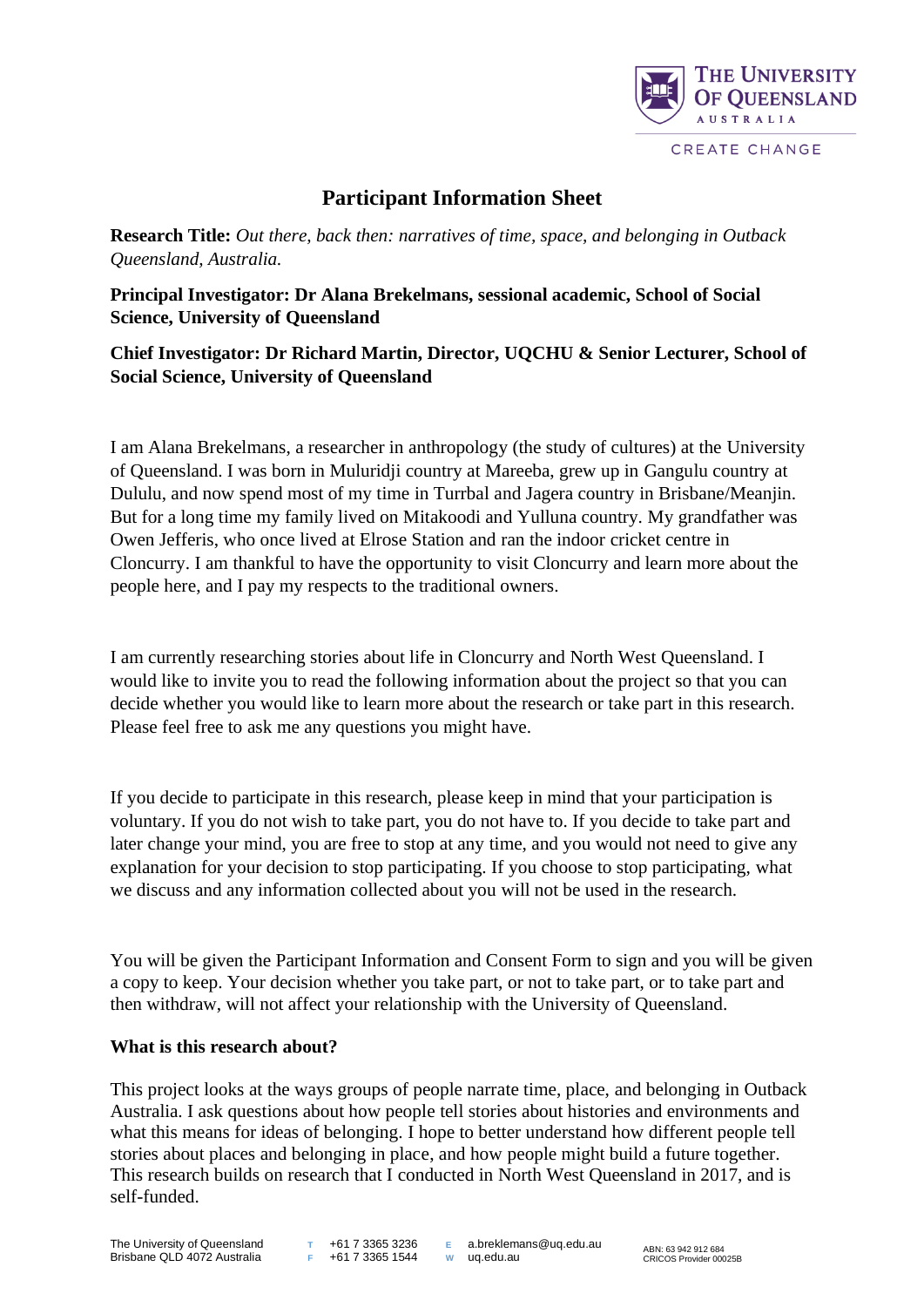

## **What will I need to do?**

If you agree to participate, I will ask you what level of participation you would feel most comfortable with. This will generally involve me meeting you at a place of your choosing, where you feel most comfortable. You may bring friends or family if you like. I will ask you about the history of the region, your home or property, and your family. I will also ask you about places that are important to you, what belonging means to you, and what an Outback identity looks like. I will record the interview and take notes. If you do not wish the interview to be recorded, I will take notes.

I may also ask if you would like to engage in 'participant observation'. In participant observation I will join or observe you as you undertake activities in your home, property, or community. This is so that she can gain a better understanding of what life in an Outback community looks like. For instance, I may ask if I can assist with work you are undertaking so that she can understand your work day, or attend a community event with you to learn more about how people in the region socialise. Throughout this time, I might take notes and photographs. If you do not wish me to take photographs or if there is anything you would not like me to include in the research, you can let me know and I will follow your wishes.

## **What are the possible benefits of taking part?**

This research contributes to academic debates about belonging and identity in settler-colonial states. Participants may receive a copy of the audio, transcripts, or notes of the interview or participant observation for their own records. I will also happily record and transcribe oral histories for participants to pass on to family members or work with you and your family on local projects.

## **What are the possible risks and disadvantages of taking part?**

There is some risk that through the course of the interview or participant observation we may discuss topics that you find distressing. If this is the case, you may tell me and we will stop the discussion. I will also assist you to access free mental health services. Prior to meeting for an interview, we will discuss how you will feel most supported. This may be by having a friend or family member present, or it might be by having an Indigenous health professional present. I can arrange for an Indigenous health worker to be present during our conversation, or to visit you after we talk.

There is some risk that contentious opinions or histories will be raised that others in the community may disagree with. If this is the case, I will discuss with you how others might see the issue, and whether you think there would be any issues with writing about your opinions or histories.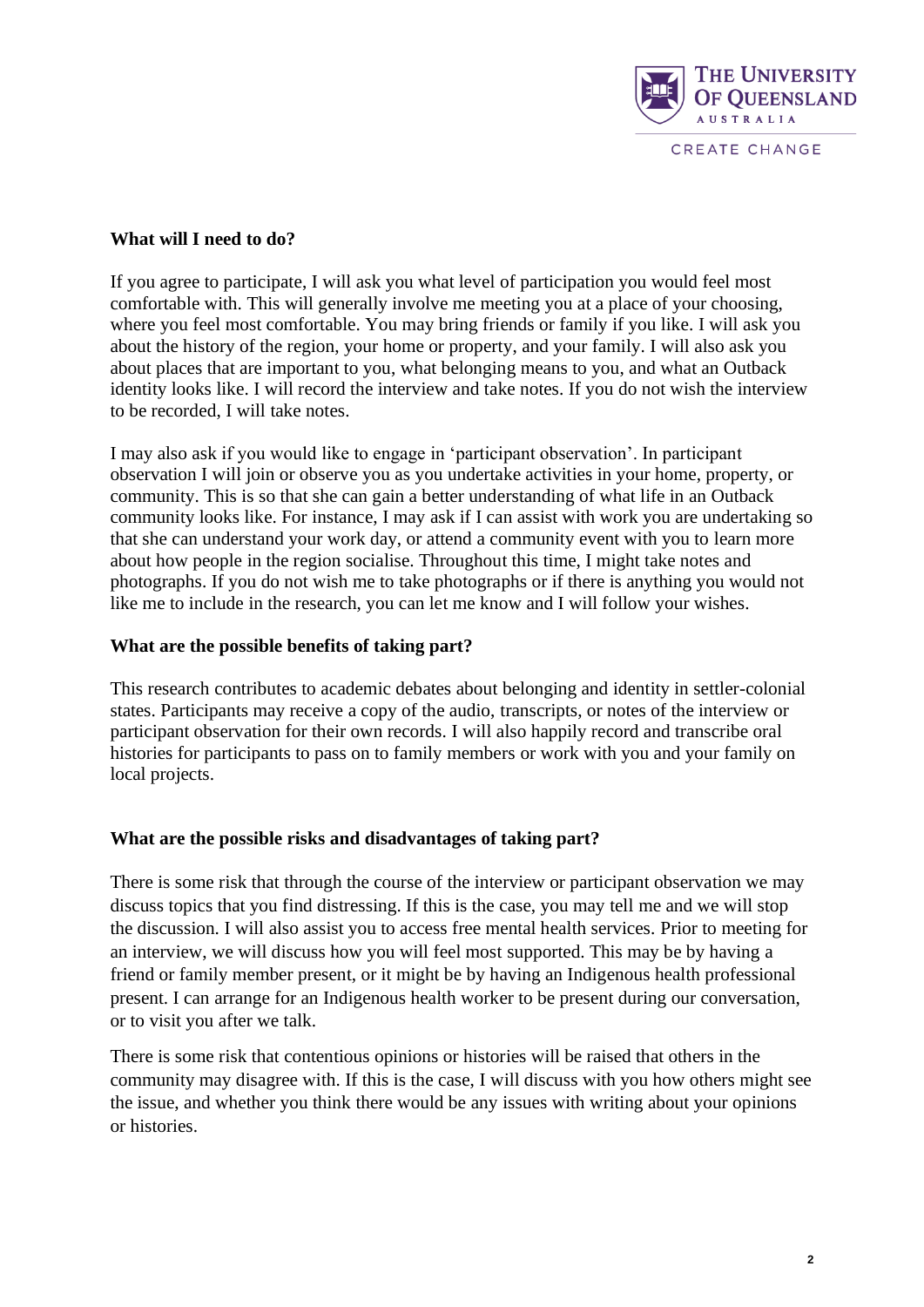

## **What will happen to the information about me?**

All information collected about you will remain confidential. Given the small number of participants/rare identifying factors of your data, it might not be possible to guarantee complete anonymity. Unless you specifically tell me that you would like me to use your real name, I will use a pseudonym and may choose not to represent some things about you so others cannot tell who I am talking about.

Electronic data will be stored on a secure UQ storage site (UQRDM). Hard copies will be stored in a locked desk. Transcripts and notes will be coded in a way that removes your name and details. Data will be kept for future research projects that I conduct on similar topics. This means that in the future, I may draw on my conversations with you to write other papers or books (for instance, she may compare the opinions shared in Cloncurry in 2021 with those shared in another place in the future).

Only Alana Brekelmans and Richard Martin will have access to the data.

It is anticipated that the results of this research project will be published and/or presented in a variety of forms. In any publication and/or presentation, information will be provided in such a way that you cannot be identified, except with your expressed permission.

# **Who will own the information gathered as part of this research?**

As long as I still have your permission, I will have the rights to use the information I gather as part of this research in my writing and will look after the stories and observations I collect. It will not be owned by the university. But you own your own stories. If you participate in an interview with me, I will share the audio recording, transcript and/or notes of that interview with you, which you may use however you like. If you would like, we may publish research together, where you will be listed as researcher. If relevant, I will discuss this possibility with you.

# **What will happen if I decide to withdraw?**

Your participation in this research is voluntary and you are free to withdraw from the research anytime without needing to provide any explanation, and you would not receive any penalty or bias as a result of your withdrawal. Should you decide to withdraw, all the information collected from/about you will be destroyed and will not be used in the research. Any recordings, notes, or transcripts you have will still be yours and you may use them as you like.